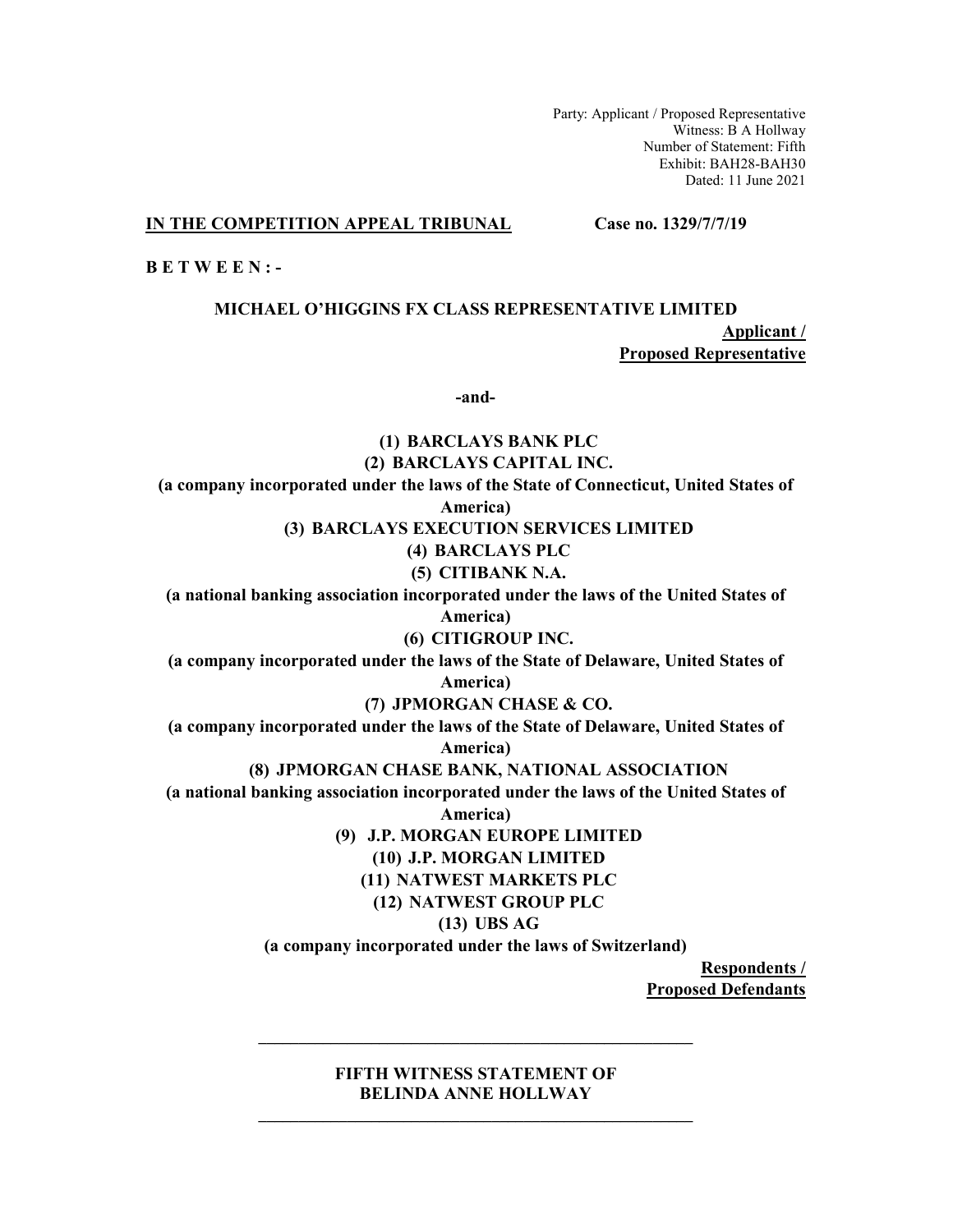I, **BELINDA ANNE HOLLWAY**, of Scott+Scott UK LLP ("**SSU**"), whose registered address is St. Bartholomew House, 90-94 Fleet Street, London EC4Y 1DH, UK*,* **WILL SAY**:

- 1. I am a partner in SSU, solicitors for the Applicant. I have previously provided four witness statements in relation to the above proceedings, which are brought on a collective, opt-out basis pursuant to section 47B of the Competition Act 1998 (the "**Proposed Collective Proceedings**"): the first dated 28 July 2019 ("**my First Statement**") and filed with the Competition Appeal Tribunal (the "**Tribunal**") on 29 July 2019; a second statement dated 28 January 2020 ("**my Second Statement**"); a third statement dated 31 January 2020 ("**my Third Statement**"); and a fourth statement dated 23 April 2021 ("**my Fourth Statement**").
- 2. As with my First, Second, Third and Fourth Statements, I make this statement in my role as the partner with carriage of the application by Michael O'Higgins FX Class Representative Limited ("**O'Higgins**") to bring the Proposed Collective Proceedings (the "**O'Higgins Application**").
- 3. I make this statement by way of evidence in support of the O'Higgins Application in its reply to the submissions and evidence filed by Mr Evans on 23 April 2021 (the "**Carriage Issue**").
- 4. I refer to Mr Evans' application, made in December 2019, as the "**Evans Application**".
- 5. Specifically, I will address the following:
	- a. the O'Higgins revised budget;
	- b. comparison between the O'Higgins and Mr Evans' revised budgets and their relative cost of funding;
	- c. the work undertaken before May 2019;
	- d. the respective timing and substance of the O'Higgins and Evans Applications and the subsequent amendments to them;
	- e. the approach to transparency between the O'Higgins and Evans Applications; and
	- f. an update on the US and other FX proceedings.
- 6. Except where I state to the contrary, I am able to state the matters in this witness statement from my own knowledge. As such, the facts contained in this witness statement are true to the best of my knowledge, information and belief, save where otherwise indicated, in which case I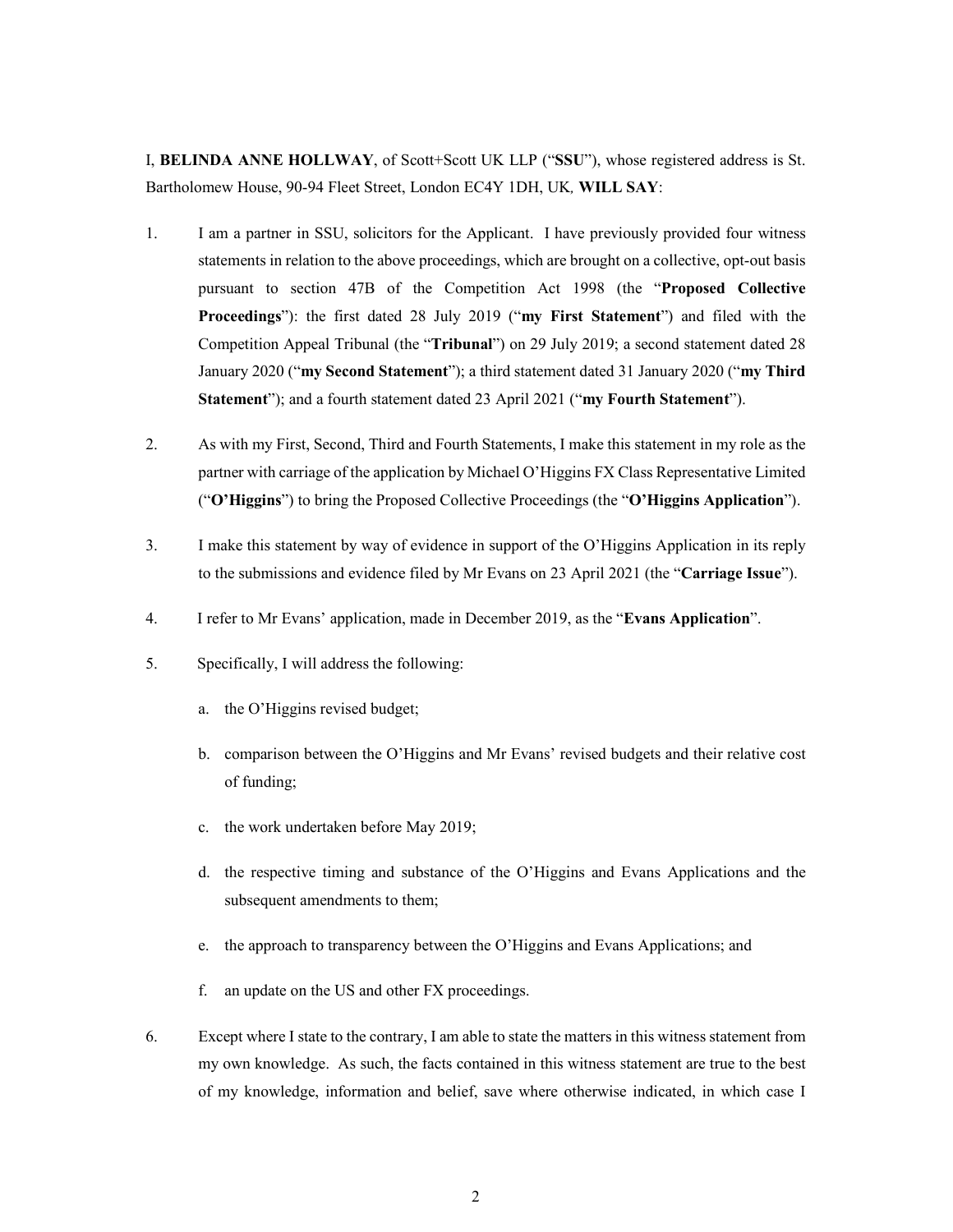identify the source of my information. Save to the extent I refer explicitly to work undertaken or proposed to be undertaken in relation to the Proposed Collective Proceedings, no waiver of privilege is intended by this statement.

7. There is now produced and shown to me a number of exhibits marked "**BAH28**" to "**BAH 30**" respectively which comprise true copies of the documents to which I will refer in this witness statement.

## **The O'Higgins Budget**

- 8. When the O'Higgins Application was filed on 29 July 2019, it included a budget which showed Therium's funding commitment of £29,375,043<sup>1</sup> (the "Original Budget"), broken down into various categories and phases.
- 9. This overall funding commitment has not changed since the O'Higgins Application was filed. However, in response to various developments in the Proposed Proceedings, O'Higgins and Therium have agreed to reallocate funds previously assigned to the pre-filing phase and the post-CPO phase to the pre-CPO phase of the litigation. A copy of the revised O'Higgins budget, which was prepared with the assistance of Mr O'Higgins and Therium, is enclosed as exhibit **BAH28** (the "**Revised Budget**"). This budget was prepared taking into account the latest actual and anticipated expenditure information that was available up to 31 May 2021.
- 10. I explain below the reasons for, and some of the key aspects of, the Revised Budget.<sup>2</sup>

# *Pre-filing phase*

11. The Original Budget allocated  $\pounds$ 1,206,600 (including VAT) for "Pre-Filing" costs. In fact, only £1,053,844 of this was spent in the pre-filing phase, i.e. this phase came in approximately 12.7% under budget. The remaining  $£152,756$  which was not spent in the pre-filing phase has therefore been made available for the post-filing to CPO phase.

## *Post-filing to CPO phase* – *reason for increased costs*

12. There were a number of developments in the Proposed Proceedings between the time it was filed and now that have led the O'Higgins Application to incur greater expenditure in the postfiling to CPO phase than was anticipated when the Original Budget was prepared. I address

<sup>-</sup>1 Which can be found at Exhibit NAP1 to Purslow 1.

 $\overline{2}$  At paragraph 165 of Mr Evans' submissions on carriage filed on 23 April 2021, Mr Evans stated that he "anticipates" that O'Higgins will provide an updated budget. There was subsequent correspondence between the parties in which we explained to Mr Evans' solicitors that such an updated budget would indeed be provided with this round of evidence.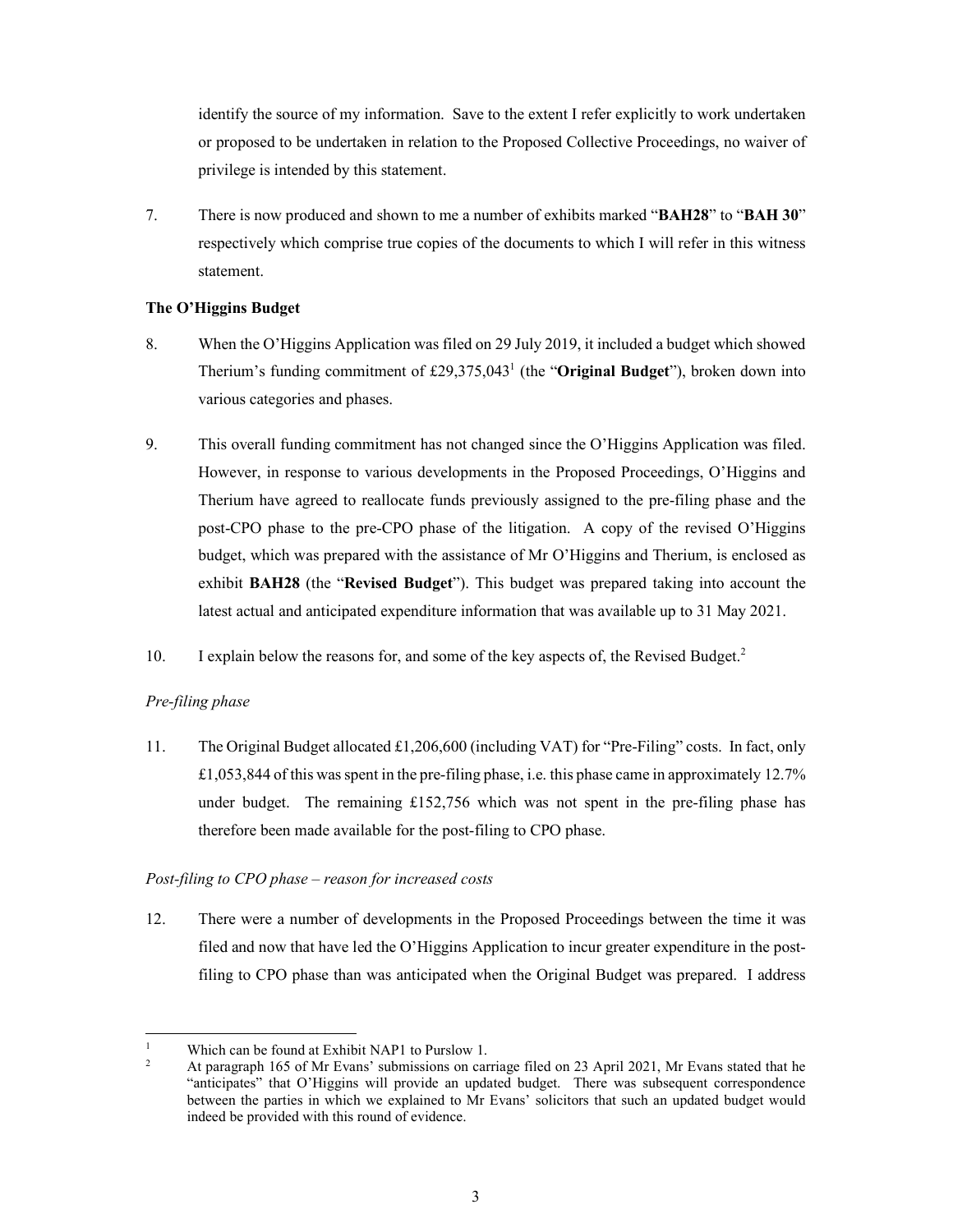the four most significant of these below: the carriage dispute; the length of time between filing and the CPO hearing; the contract review exercise; and increased ATE insurance premiums.

- 13. Firstly, the principal source of the additional work and therefore additional costs has been the carriage dispute precipitated by the filing of the Evans Application in December 2019. I identify below the main heads of additional work caused by the carriage dispute:
	- a. Reviewing the Evans Application, including its supporting materials, and subsequent amendments.
	- b. Preparing for the elements of hearings relating to the carriage dispute, in particular the preliminary issues hearing on 13 February 2020 at which submissions were made as to the appropriate time to resolve the carriage dispute and the CMC of 15 January 2021 (the "January CMC") at which the Canadian law matrices prepared by the Proposed Class Representatives ("**PCRs**") were presented and discussed.
	- c. Liaising with Canadian counsel in relation to the relevant law on carriage disputes in that jurisdiction.
	- d. Producing expert work at an earlier stage than was anticipated absent the carriage dispute, namely the first report of Professor Douglas Bernheim ("**Bernheim 1**") and the additional work required by the expert and legal teams to respond to Mr Evans' expert evidence.
	- e. Liaising with Mr Evans' solicitors Hausfeld & Co. LLP ("**Hausfeld**") to agree the joint publicity notice published by 29 January 2021 in line with the Tribunal's order dated 15 January 2021 (the "**Order**").
	- f. Preparing submissions and evidence in relation to the carriage dispute for the 23 April and 11 June 2021 filings.
	- g. Correspondence with Mr Evans, both on topics specific to the carriage dispute and the overall general increase in the volume of correspondence occasioned by the involvement of another party.
	- h. Publicity work to ensure that the O'Higgins and Evans Applications were clearly distinct for the sake of the Proposed Class, including working with Epiq on the claim website content in relation to the carriage dispute.
- 14. Unlike O'Higgins, Mr Evans knew at the time he prepared his original budget that he was entering into a carriage dispute and so would be exposed to the above costs.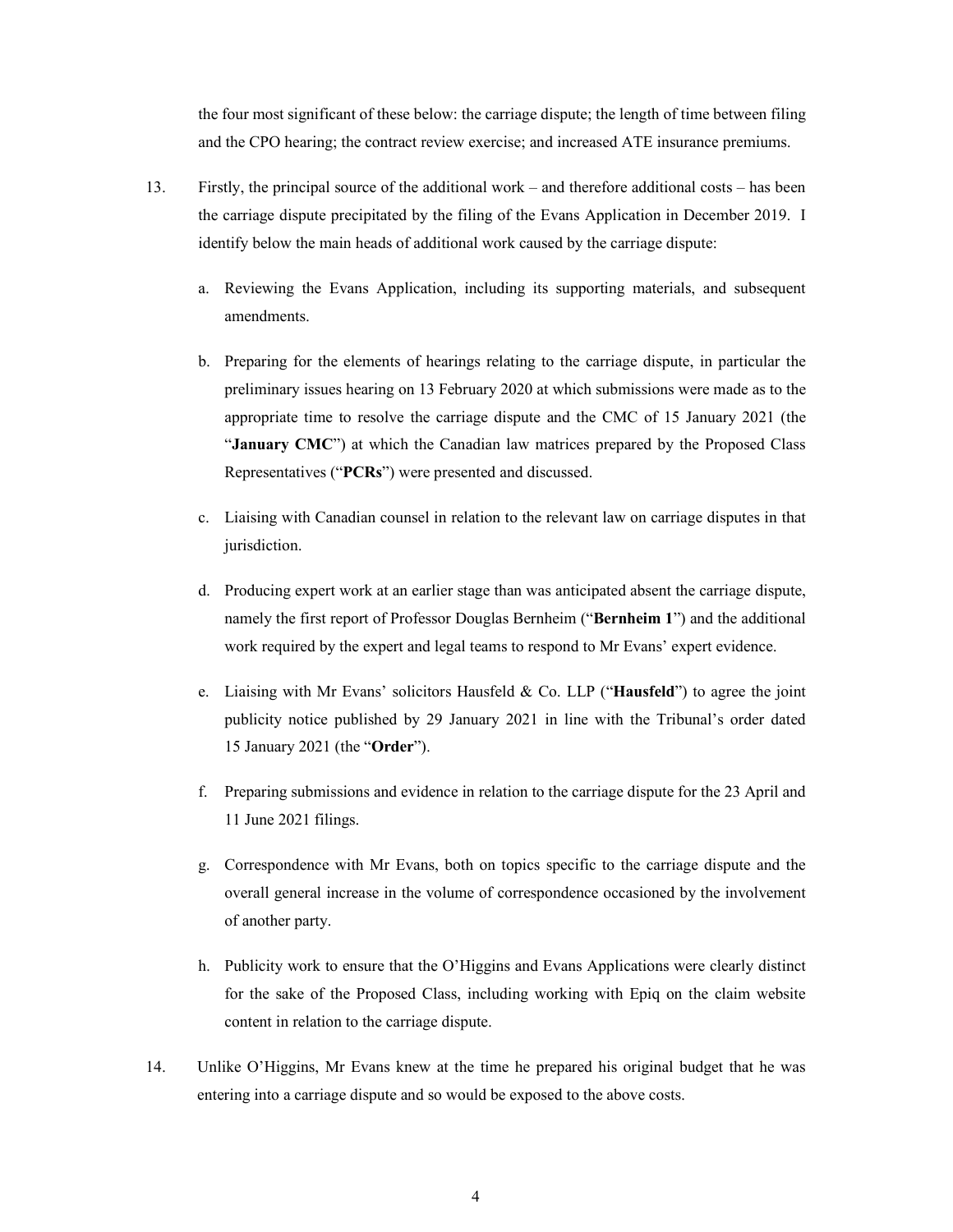- 15. Secondly, a further cause of additional expenditure has been the lengthy time period between the filing of the O'Higgins Application on 29 July 2019 and the listing of the CPO hearing just short of two years later on 12 July 2021.
- 16. The Original Budget was prepared in circumstances where we hoped to arrive at a CPO hearing within around 9 to 12 months of filing. Even absent the carriage dispute, at the time the O'Higgins Application was filed there was a lack of clarity in relation to the future developments in the Tribunal's collective action regime given the ongoing appeal process in *Walter Hugh Merricks CBE v Mastercard Incorporated and Others* (Case 1266/7/7/16) ("*Merricks*"). MasterCard was granted permission by the Supreme Court to appeal the Court of Appeal's decision on 25 July 2019, a matter of days before the O'Higgins Application was filed. This caused considerable uncertainty as to how and whether the Tribunal would allow the Proposed Proceedings to move forward pending judgment in *Merricks* by the Supreme Court.
- 17. Our provisional views of how the Tribunal would manage collective actions pending *Merricks*  were at that time informed to a large extent by its approach in the 'Boundary Fares'<sup>3</sup> proceedings, which were filed on 27 February 2019. By an order made on 4 June 2019, the Tribunal had refused to grant an application to stay the proceedings pending *Merricks*. Accordingly, it appeared that the Tribunal would permit other collective actions to proceed. However, following the Supreme Court's grant of permission for Mastercard to appeal, the Tribunal revised its position at a pre-hearing review on 23 September 2019, granting a stay of the "non-funding issues" pending judgment in *Merricks*. 4 This was, however, after the O'Higgins Application had been filed. This gives an idea of how the Tribunal and the litigants before it (including O'Higgins) were feeling their way through the potential repercussions of *Merricks*.
- 18. Although, in theory, the delay caused by the *Merricks* uncertainty should not necessarily have led to additional work (but simply to the same work taking place over an extended time period), the practical reality was that the elongation of the procedural timetable to take into account the Supreme Court's judgment led to additional expenditure being incurred. For example:
	- a. **Additional hearings**: absent *Merricks*, funding would have been dealt with as part of the main CPO hearing. Instead, a hearing was scheduled for 13 February 2020 to deal with any funding related issues. Although these issues were ultimately resolved following

<sup>-&</sup>lt;br>3 *Justin Gutmann v London & South Eastern Railway Limited* (Case 1305/7/7/19); and (1) *Justin Gutmann v First MTR South Western Trains Limited, (2) Stagecoach South Western Trains Limited* (Case  $1304/7/7/19$ .

See transcript of the hearing, page 22, lines 1 to 7.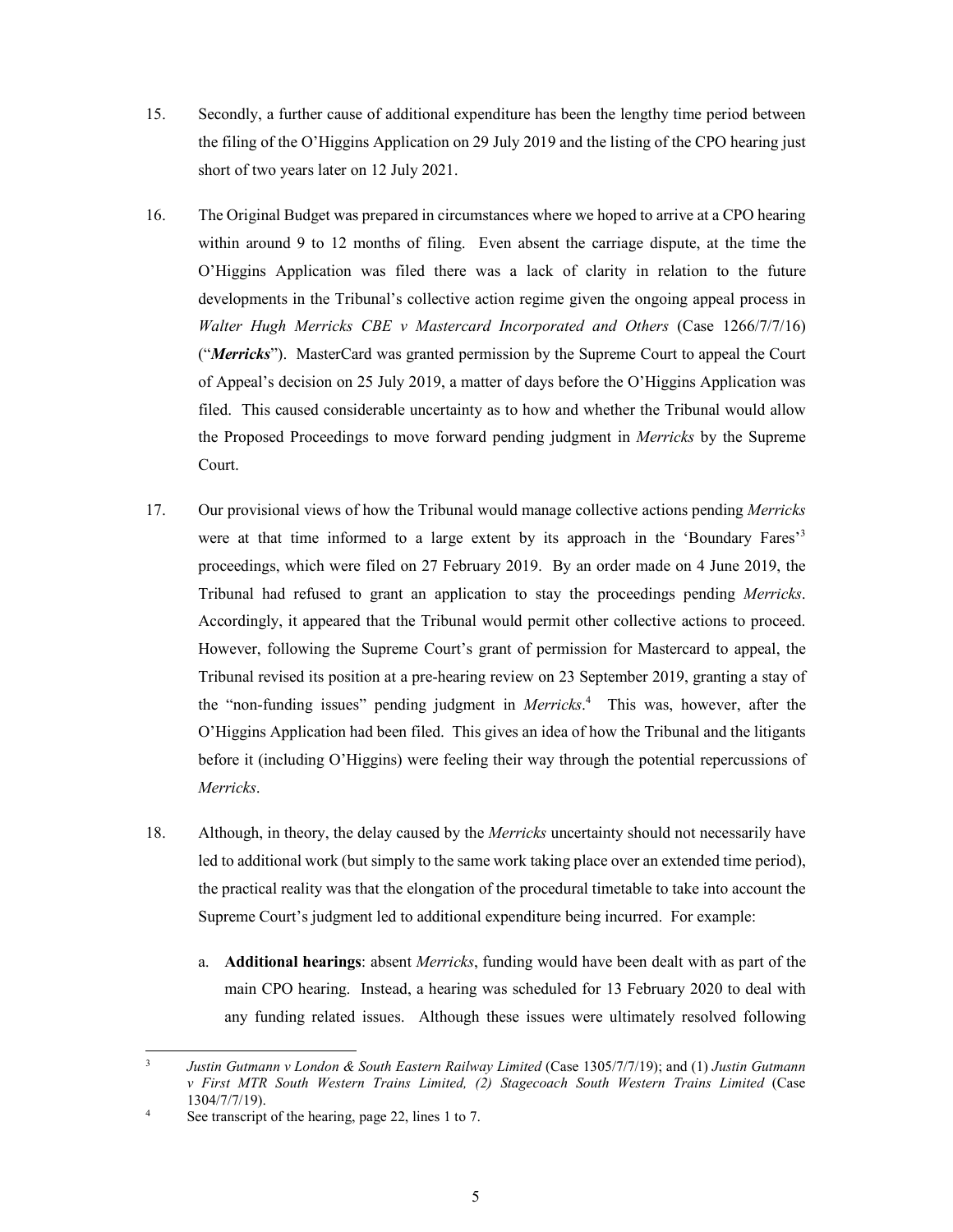extensive correspondence and submissions very shortly before the hearing, and the hearing itself was largely occupied with carriage dispute-related issues, there are inevitably lost efficiencies in preparing for and attending two hearings (one on funding, and the CPO hearing to commence on 12 July 2021) rather than one. Similarly, the third January CMC to agree a timetable following the Supreme Court's *Merricks* decision would not (necessarily) have been needed had a timetable been ordered at the first or second CMCs.

- b. **Correspondence**: there was a considerable amount of correspondence between the parties and the Tribunal in relation to the anticipated timings for the handing down of the *Merricks* judgment and the potential impact this would have on the timetable, including the proposed 1 March 2021 listing for the CPO hearing.
- c. **Communications with class**: additional expenditure was incurred in engagement with the Proposed Class during the extended procedural timetable.
- 19. Mr Evans, on the other hand, would have been aware at the time he filed the Evans Application that the Supreme Court had granted Mastercard's application to appeal, that *Merricks* would likely be heard in May  $2020$ <sup>5</sup>, and that the Tribunal would not substantively progress the majority of issues relevant to the CPO Applications prior to the resolution of *Merricks*. Mr Evans' legal representatives were present in the Tribunal at the first CMC in the O'Higgins Application on 6 November 2019 when the Tribunal indicated that it would not hold the CPO Hearing until at least January 2021.
- 20. Thirdly, the contract review exercise ordered by the Tribunal on 6 November 2019 in response to the Defendants' jurisdiction challenges, was not anticipated at the time of filing. As set out in my Fourth Statement,<sup>6</sup> this involved SSU having to review 746 contracts between the Proposed Defendants and customers for spot and/or outright forward FX transactions. In addition to the costs of reviewing the contracts themselves, this exercise led to considerable correspondence between my firm and the Proposed Defendants' solicitors about the contracts themselves and the exercise. I set out details of the cost of this exercise at paragraph 24.a below.

<u>.</u>

<sup>5</sup> Among other routes to obtain this information, this was discussed at the Boundary Fares pre-hearing review in September 2019. See the comments of Mr Paul Harris QC at page 12, 16-19 of the transcript: "*given that although it's not yet been set down, it looks most likely that the appeal in Merricks before the Supreme Court will be May 2020, or thereabouts*." Mr Evans' solicitors also act (jointly with another firm) for the Claimant in Boundary Fares.

Paragraph 61.b.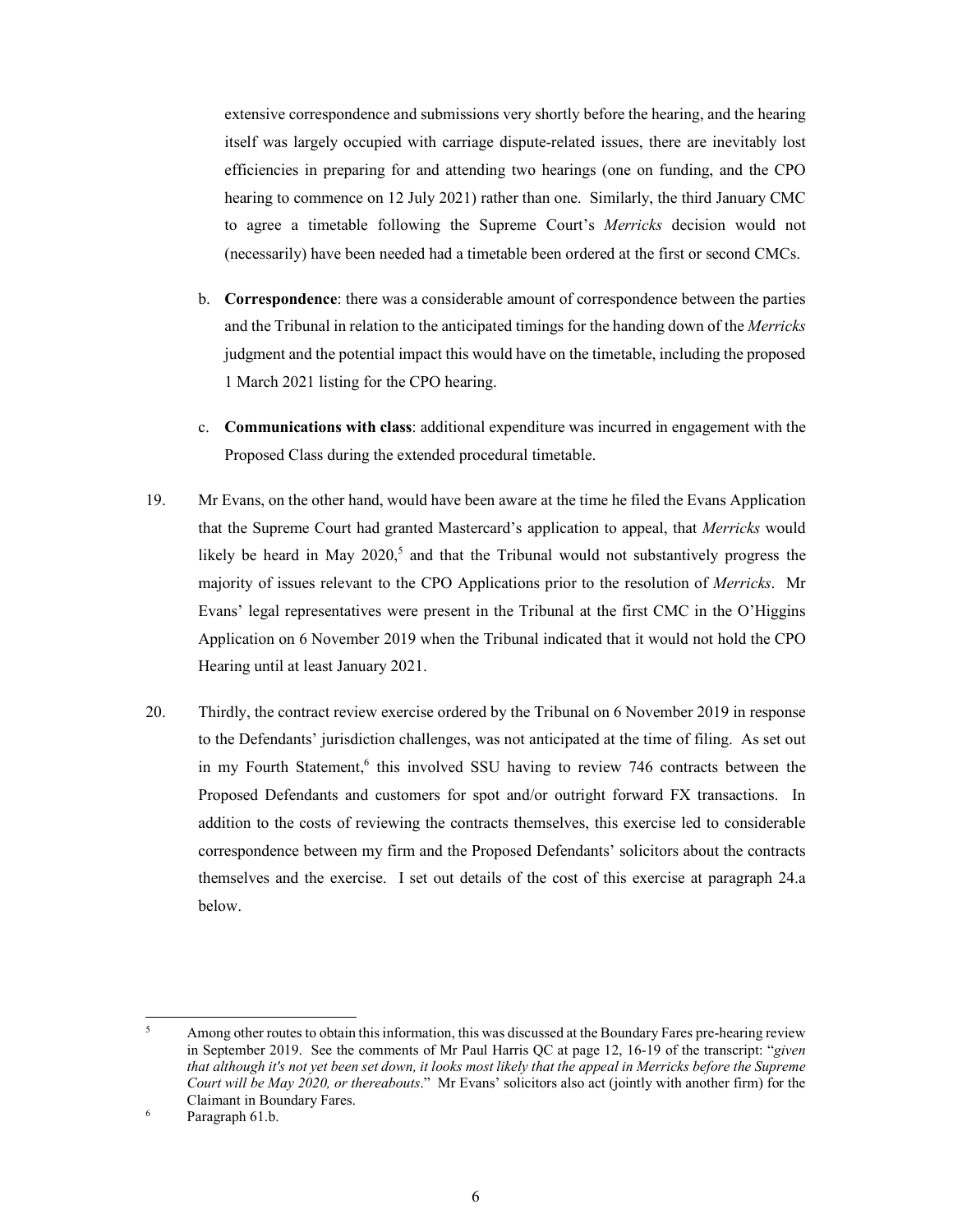21. Finally, an additional £98,000 (including insurance premium tax) was incurred to meet the costs of ATE insurance premiums over and above the Original Budget, as additional ATE insurance was obtained following the filing of the O'Higgins Application.

## *Revisions to the Original Budget*

- 22. As a result of the unanticipated developments in the litigation, including in particular the four set out above, the O'Higgins Application has re-allocated certain expenditure from other phases of the Original Budget to the filing to pre-CPO phase of the Revised Budget. The amount of re-allocated expenditure is £3,641,556, of which £152,756 is the underspend on the pre-filing phase and the remaining £3,488,800 is taken from the various post-CPO phases, as explained below.
- 23. Before I explain the detail, it is important to note that the Original Budget was prepared to allow headroom – it was not a 'pared to the bone' budget. As I explained in my Fourth Statement, the budget represents my firm's best endeavours to prepare a realistic estimate at the time that funding was agreed and is not regarded as a target to hit.<sup>7</sup> This is confirmed by the approximately 12.7% underspend on the pre-filing work as compared to the amount provided for in the Original Budget. Accordingly, when making the reallocations discussed below, all have been facilitated by our (my, Mr O'Higgins' and Therium's) awareness that the Original Budget was designed to have some 'wriggle room' in each phase.
- 24. I explain below the sources of the reallocations and provide detail as to we chose those specific line items reallocate funds. All figures are inclusive of VAT:
	- a. £205,000 from "Disclosure": Of direct relevance to this line item, we estimate that Scott+Scott and the counsel team incurred costs of approximately £52,000 in undertaking the contract review arising from the Proposed Defendants' jurisdiction challenge (time cost and review platform fees). I note that this task fell solely on O'Higgins, allowing Mr Evans to benefit indirectly from our work. Accordingly, at least this £52,000 can be moved forward from the budget for the disclosure phase of the litigation as we may well otherwise have expected to review these documents (or others like them) later in the litigation. We have also reallocated a further £153,000 from the budget for the Disclosure phase, taking advantage of anticipated headroom in Original Budget. £2,543,600 remains in the Revised Budget for disclosure.

<sup>-&</sup>lt;br>7 Paragraph 75 of my Fourth Statement. See also Mr O'Higgins' comments at paragraph 44 of O'Higgins 3.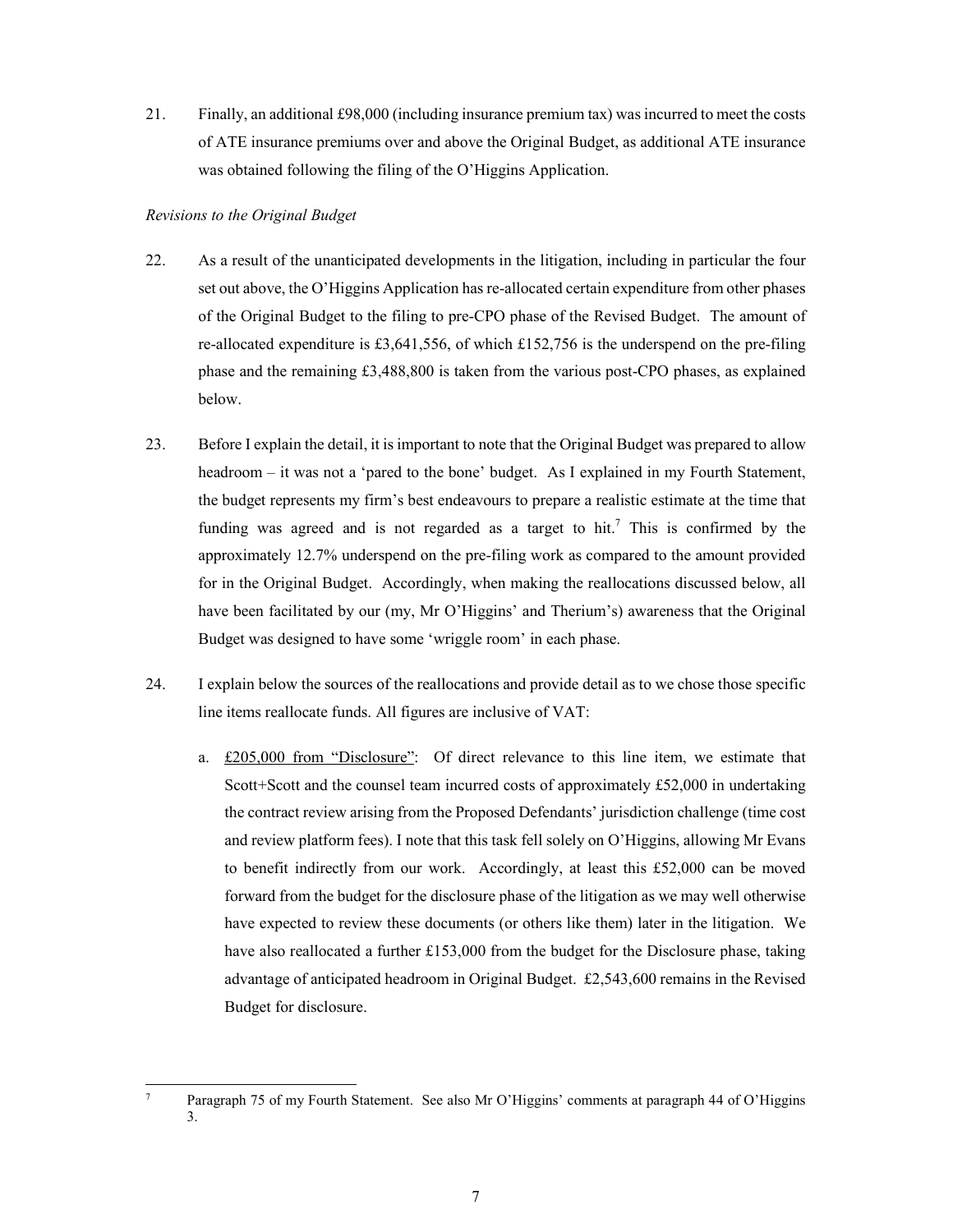- b. £900,000 from "Experts reports": As indicated in the O'Higgins Application<sup>8</sup> and as further explained in the O'Higgins Application skeleton argument dated 11 January 2021 for the January CMC,<sup>9</sup> our client anticipated filing additional expert evidence at a later (post-certification) stage of the Proposed Proceedings. However, in light of the carriage dispute, the decision was taken to file Bernheim 1 prior to the CPO hearing. Accordingly, Professor Bernheim's work in familiarising himself with the matter, preparing his report complementing Mr Breedon's first report, and providing his responses to the Proposed Defendants, is all work that otherwise would have been done – and expenditure that would otherwise have been incurred - in the post-CPO phase. It is therefore appropriate to reallocate funds from the expert phase to the CPO phase. However, to the extent that both Professor Breedon and Professor Bernheim have produced reports responding to the Evans Application, this was unanticipated expenditure caused by the carriage dispute. Accordingly, we have reduced the budget for Expert Reports in the post-CPO phase by  $£900,000$ , which still leaves £1,905,600 in the Revised Budget. We have not at this stage sought to quantify how much of the experts' costs are attributable solely to responding to Mr Evans' expert work.
- c. £583,800 from "Bookbuilding": As explained in my Fourth Statement,<sup>10</sup> the O'Higgins budget provides a specific line item for covering the costs of building a book of opt-in class members. The original budget assumed an extended period of time for this bookbuilding exercise, including travel to meet in person with potential opt-in class members. The onset of the Covid-19 pandemic has meant that such in-person contact has been effectively ruled out since early 2020, meaning that we have been able to call on some of this budget to cover other costs in the pre-CPO period. We have retained what we deem to be adequate amounts to cover bookbuild in the remainder of the Proposed Proceedings, in particular, the period for which the opt-in window will be open following the granting of a CPO. The Revised Budget still provides for £348,000 for bookbuilding following the reallocation. This can be contrasted with Mr Evans who, as I noted in my Fourth Statement, has no explicit budget for interacting with potential class members.
- d. £1.8 million from "Notification and Administration": As indicated in my Fourth Statement,<sup>11</sup> O'Higgins' primary position is that the costs of administering the claims of the Proposed Class and distributing damages should be recoverable from – or paid directly by – the Proposed Defendants. Notwithstanding this position, we provided a generous

-

<sup>8</sup> See paragraph 60 of the Litigation Plan, exhibited as MOH4 to O'Higgins 1.

See paragraph 18 of the O'Higgins skeleton argument.<br> $\frac{10}{10}$  Paragraph 76 b of my Fourth Statement

<sup>&</sup>lt;sup>10</sup> Paragraph 76.b. of my Fourth Statement.<br> $\frac{11}{26}$  Paragraph 76.e. of my Fourth Statement.

Paragraph 76.a. of my Fourth Statement.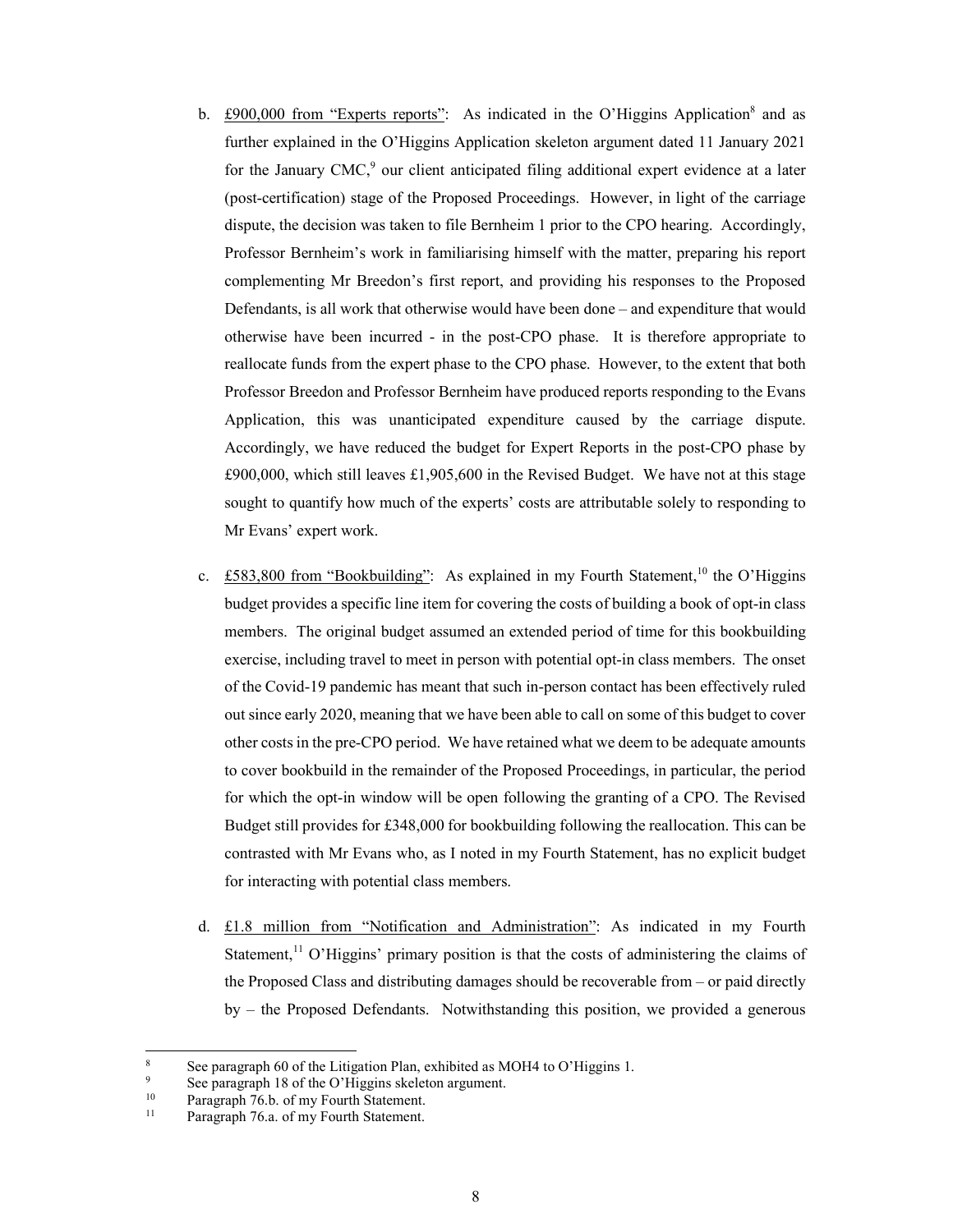allowance in the budget for the "back-end" of the Proposed Proceedings, including interim costs of claims administration such as paying for experts and settling invoices from Epiq for their work on building the claims administration platform, etc. Given this approach, we feel comfortable drawing on some of this fund at the pre-CPO phase. £3,031,500 remains in the Revised Budget for this line item. As noted in my Fourth Statement, the Evans Application budget has an equivalent line item of just £450,000.

- 25. For completeness, I note that both Mr O'Higgins and Therium have been kept informed of these reallocations throughout the process and are content with them.
- 26. O'Higgins does not currently anticipate needing to obtain funding beyond the £29,375,043 committed capital agreed with Therium. The O'Higgins Application remains, in my view, adequately funded for the entire Proposed Proceedings.
- 27. Notwithstanding my view, I also note that if O'Higgins is granted a CPO, O'Higgins will seek its costs from the other parties and would anticipate recovering a significant portion of those costs. Any costs recovered from the other parties could of course be channelled back into the post-CPO budget, returning the amount of money available for certain items back to the levels, or close to the levels, originally budgeted.

#### **Comparison with the Evans Application budget**

#### *Amount of funding*

- 28. In the second witness statement of Mr Evans dated 23 April 2021 ("**Evans 2**"), Mr Evans explained that Donnybrook Guernsey Limited ("**Donnybrook**") "*has agreed to provide Additional Action Costs of £949,063 to cover additional pre-CPO disbursement costs*" and that "[a]*ccordingly, the Funder's total pre-CPO commitment from £4,294,366 to £5,243,430 and its overall commitment under the LFA budget to £19,603,152*". 12
- 29. Having addressed the reallocation process in relation to the Revised Budget, in this section I make some observations by way of comparison with the Evans Application updated budget:
	- a. While O'Higgins has reallocated £3,641,556 (including VAT) from the post-CPO phase to the pre-CPO phase, Mr Evans has added an additional £949,063 to his budget. These additional funds are provided by Donnybrook, apparently on the proviso that Mr Evans' solicitors, Hausfeld, have deferred their (already discounted) fees. However, in addition (and excluding VAT), Mr Evans' solicitors' costs have increased from £2,109,675 million

 $12$ See paragraph 87 of Evans 2.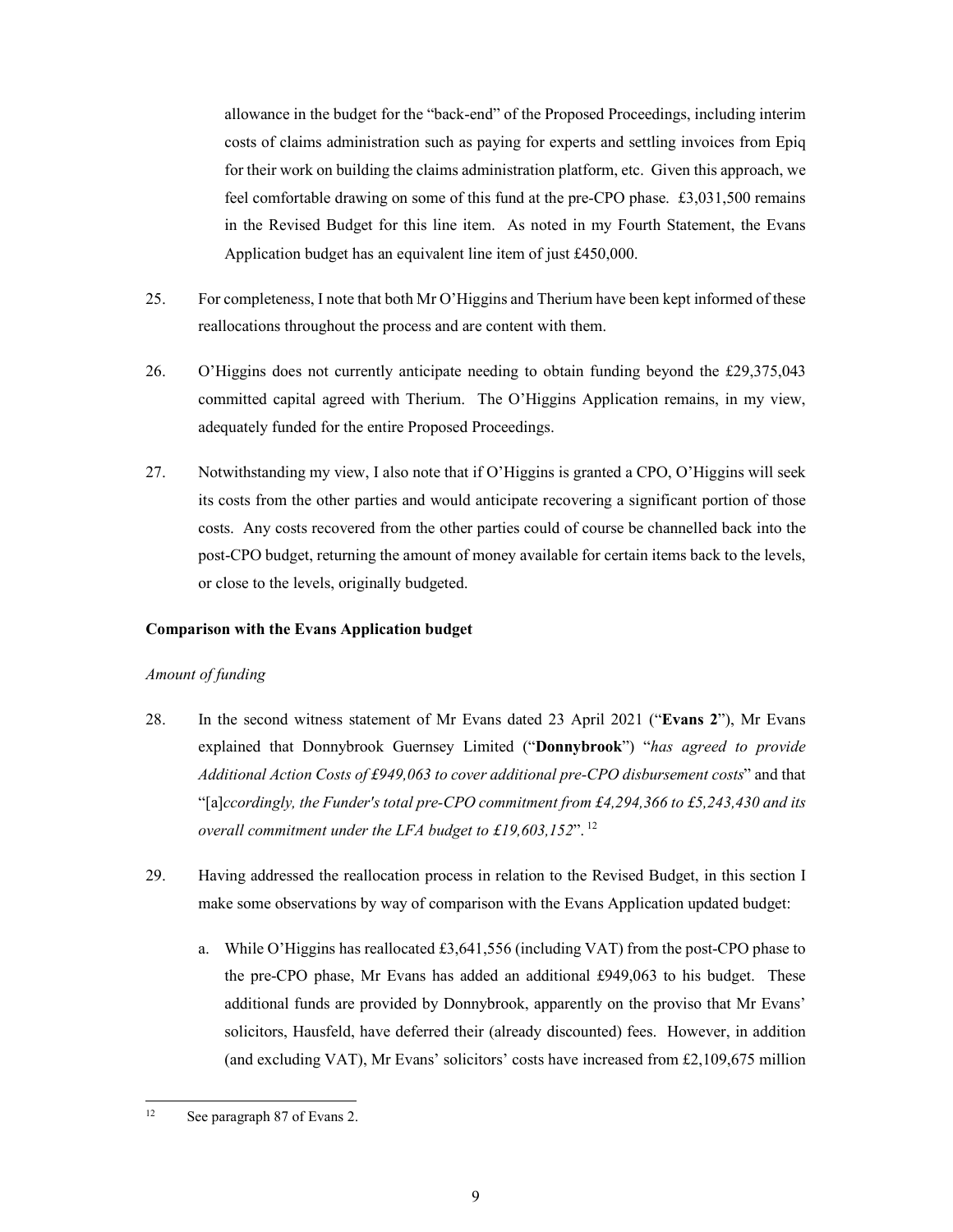(only 50% to be charged pursuant to the CFA) to £6 million (all deferred pursuant to the 100% CFA – see 29d. below) and its barristers' costs have increased from £1,002,750 to £1,718,990 (prior to the application of CFA discounting). Accordingly, notwithstanding that Mr Evans knew at the time of filing that there would be a carriage dispute and had a better insight into the likely delays and additional work resulting from the Supreme Court's decision in *Merricks*, his original budget appears woefully inadequate for the pre-CPO phase. This calls into question the accuracy of his other budget estimates.

- b. Even with the increase in the Evans Application budget of £949,063, the O'Higgins Application remains by some considerable distance the better funded. Evans' funding in total is now £19,603,152, while O'Higgins' funding is £29,375,043. While Mr Evans seeks to downplay this difference, the fact is that the O'Higgins Application provides the Proposed Class with a significantly greater level of security that there will be sufficient funds to run the case through to the end of trial than does the Evans Application.
- c. While Mr Evans and his representatives talk extensively about transparency, the manner in which his new budget is presented actually makes a comparison with the previous version difficult to achieve. First, there is no indication from Mr Evans in his submissions or evidence as to either when the additional funding was first requested from Donnybrook or when the monies were paid to Mr Evans. Depending on the timeline, arguably, Mr Evans should have reported this additional funding sooner given Mr Evans' pre-CPO impecuniosity is a highly relevant fact to the Proposed Class. Second, I note that where there were previously multiple entries/line items for the pre-certification work, the revised budget merges these into a single "pre-CPO" phase. No explanation is provided as to why the revised Evans Application budget does not replicate the format of the original budget, or which aspects of or why the original Evans budget was so inaccurate.
- d. In particular, as referred to above, the solicitors' fees budgeted for this phase have increased from £2,109,675 million to £6 million, although this £6 million appears to be deferred and contingent: if the CPO is decided in Mr Evans' favour, it appears that  $£3$  million of this  $£6$ million will immediately become payable.<sup>13</sup> However, it appears from our analysis of Mr Evans' revised budget that this £3 million sum is not accounted for in the total funding under the Evans Application LFA. Accordingly, it is not clear where the funding for this will come from and whether it should be deducted from the post-CPO phase of the litigation. The lack of information on this matter has rendered us unable to make a like-forlike comparison of the respective levels of the post-CPO funding of the two Applications.

 $13$ See paragraph 89 of Evans 2 and Maton 4, Exhibit AJM16, note 4 to the "Hausfeld and Counsel Fees" table.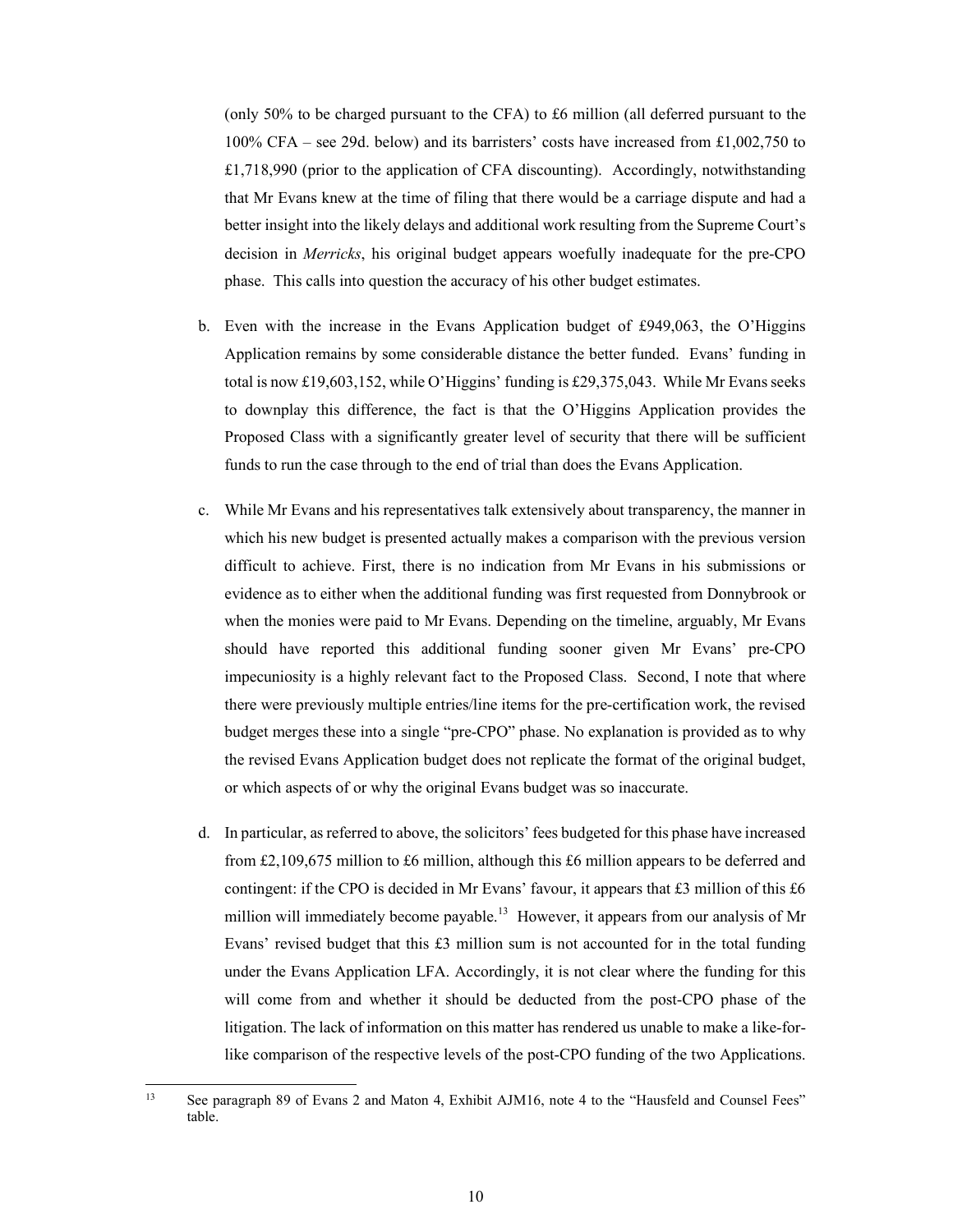However, it appears prima facie that either £3 million less will be available for the post-CPO phase than Mr Evans' budget indicates, or Mr Evans, in fact, requires an additional £3.6 million inclusive of VAT (or else, possibly, the difference between the reduced rates payable under the original budget pre-CPO (c.£1.05m plus VAT), and the £3.6m now payable, which amounts to a shortfall on solicitors' fees of c.£2.3m).

30. It is clear from the foregoing analysis that despite Mr Evans' various comments about "efficiency", the Evans Application is underfunded to such an extent that he is having to call in additional funding at the pre-certification stage and his lawyers are having to defer their (already discounted) fees until the Tribunal makes a decision as to the award of a CPO and resolves the carriage dispute. In addition, it is not clear how the deferred fees that are due to be paid following the granting of a CPO to Mr Evans would be accounted for within Mr Evans' post-CPO budget or whether additional funding would be needed. Further, the fact that that Mr Evans and Mr Chopin regard it as necessary to explain that Donnybrook is likely to agree to additional funding if needed<sup>14</sup> ought to be a warning sign in this regard and represents a risk to the Proposed Class.

## *Cost of funding*

- 31. In the Fourth Witness Statement of Anthony John Maton dated 23 April 2021 ("**Maton 4**"), Mr Maton explains that "*Hausfeld has prepared a document which sets out the possible sums that may be sought by Mr Evans out of undistributed damages in respect of his unrecovered costs*".15 The document is annexed as Exhibit AJM16 to Maton 4. In circumstances where (i) Mr Evans himself has asserted that "*the cost of the funding available to each of the PCRs is broadly similar and Mr Evans does not advance this as a significant point of distinction*"; and (ii) any recoveries come from undistributed damages, I do not consider Mr Evans' analysis to be particularly enlightening in the context of the carriage dispute.
- 32. Notwithstanding this, for completeness I attach at exhibit **BAH29** a document which endeavours to mirror AJM16 for O'Higgins, so that the Tribunal is able to make a "like-forlike" comparison with AJM16.
- 33. There is one difference between BAH29 and AJM16. We have added an extra line to the "Funder's Fee" tables to provide the cost of funding per each £1 funded for each of the O'Higgins. This figure is arrived upon simply by dividing the total funder return by the total funder outlay in each scenario. We have also undertaken this calculation for AJM16 and I

 $14<sup>1</sup>$ Paragraph 88 of Evans 2 and paragraph 25 of the third witness statement of Mr Adrian Mark Chopin <sup>15</sup> ("**Chopin 3**").<br><sup>15</sup> Paragraph 39 of Maton 4.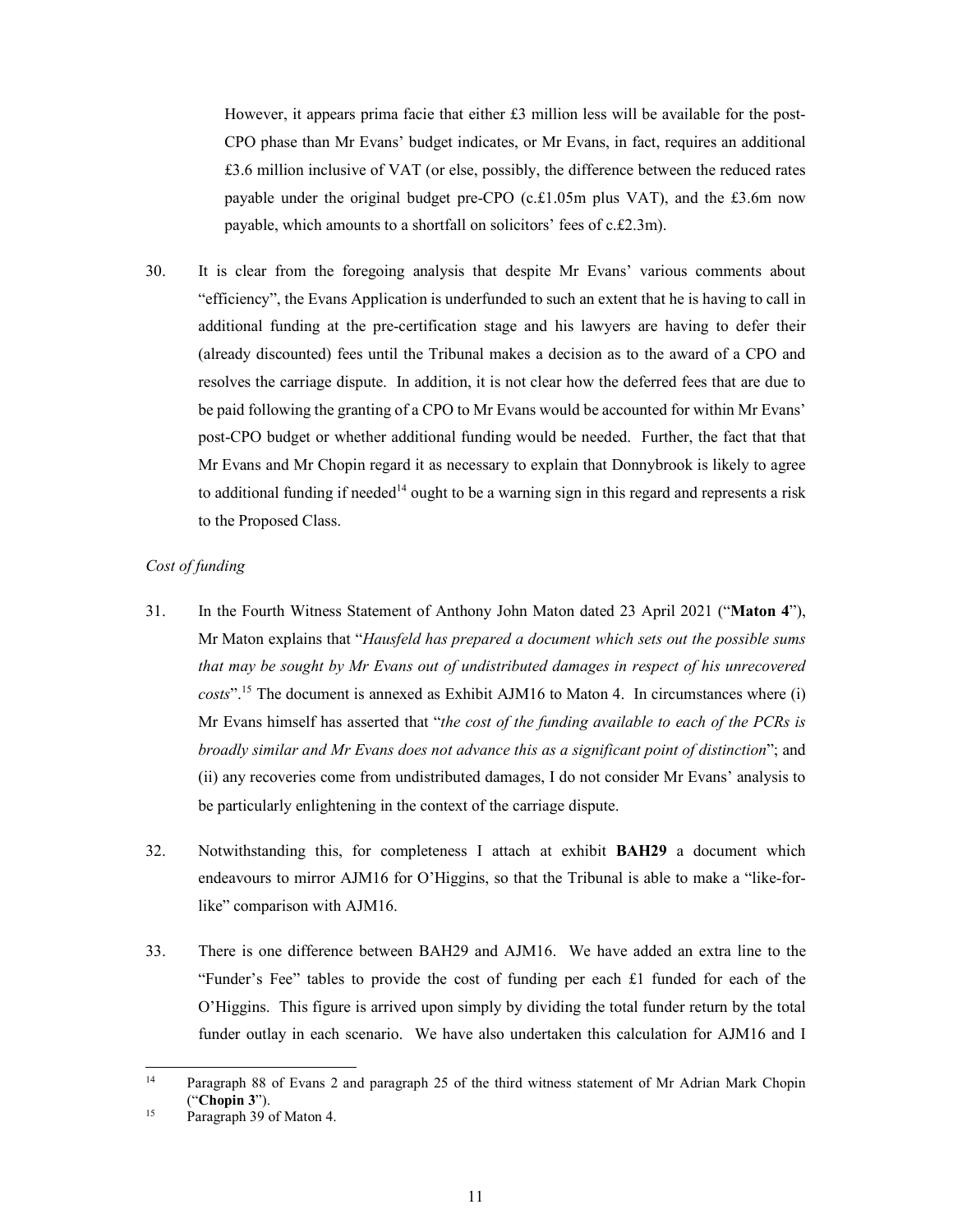provide at **BAH30** a version of AJM16 with this additional row added. This is additional detail is included to account for the different budget levels of the respective Applicants, and thus to give the Tribunal a clear view of the 'real' cost of funding. The reality is, of course, that conducting the litigation is likely to cost a similar amount, whichever PCR is permitted to proceed.

34. For the avoidance of doubt, in preparing BAH29, we have simply replicated the figures / assumptions (including the damages figures, cost recovery figures and distribution percentages) applied by the Evans Application when preparing AJM16, purely in the interests of ensuring a like-for-like comparison. The use of these figures is not to be taken as any form of endorsement, admission or concession by O'Higgins that any of these figures / assumptions represent a likely outcome to the litigation.

### *Funder confirmations*

35. Finally in relation to funding, in Evans  $2^{16}$  and Chopin  $3^{17}$  certain confirmations are provided about the role of the Donnybrook in the Evans Application. For completeness, Mr Purslow provided materially the same statements in his first witness statement dated 28 July 2019 ("**Purslow 1**"): i.e. Therium – a highly reputable funder with a wealth of experience, including in collective actions before the Tribunal  $-$  has: (i) no conflicts of interest with the Proposed Class through the funding arrangements;<sup>18</sup> and (ii) no material say in the running of the Proposed Proceedings (whether in relation to settlement or otherwise), a matter which is reflected in the O'Higgins litigation funding agreement (the "**O'Higgins LFA**").<sup>19</sup> Unlike Donnybrook, Therium is also a founding member of the Association of Litigation Funders.<sup>20</sup>

#### **Pre-May 2019 work**

36. At paragraphs 209-211 of his Carriage Submissions dated 23 April 2021 ("**Evans Carriage Submissions**"), Mr Evans questions the inclusion of certain costs attributable to the period pre-May 2019. As I explained in paragraph 65a. of my Fourth Statement, there were a number of ways in which we and O'Higgins were able to prepare the detailed O'Higgins Application. The main lines of work were as follows:

-

<sup>&</sup>lt;sup>16</sup> See paragraphs 98-100.<br> $\frac{17}{17}$  See paragraph 29

 $\frac{17}{18}$  See paragraph 29.

 $18$  See paragraph 15.

<sup>&</sup>lt;sup>19</sup> See paragraphs 16 and 17.<br><sup>20</sup> See paragraph 10 of Purale

See paragraph 10 of Purslow 1.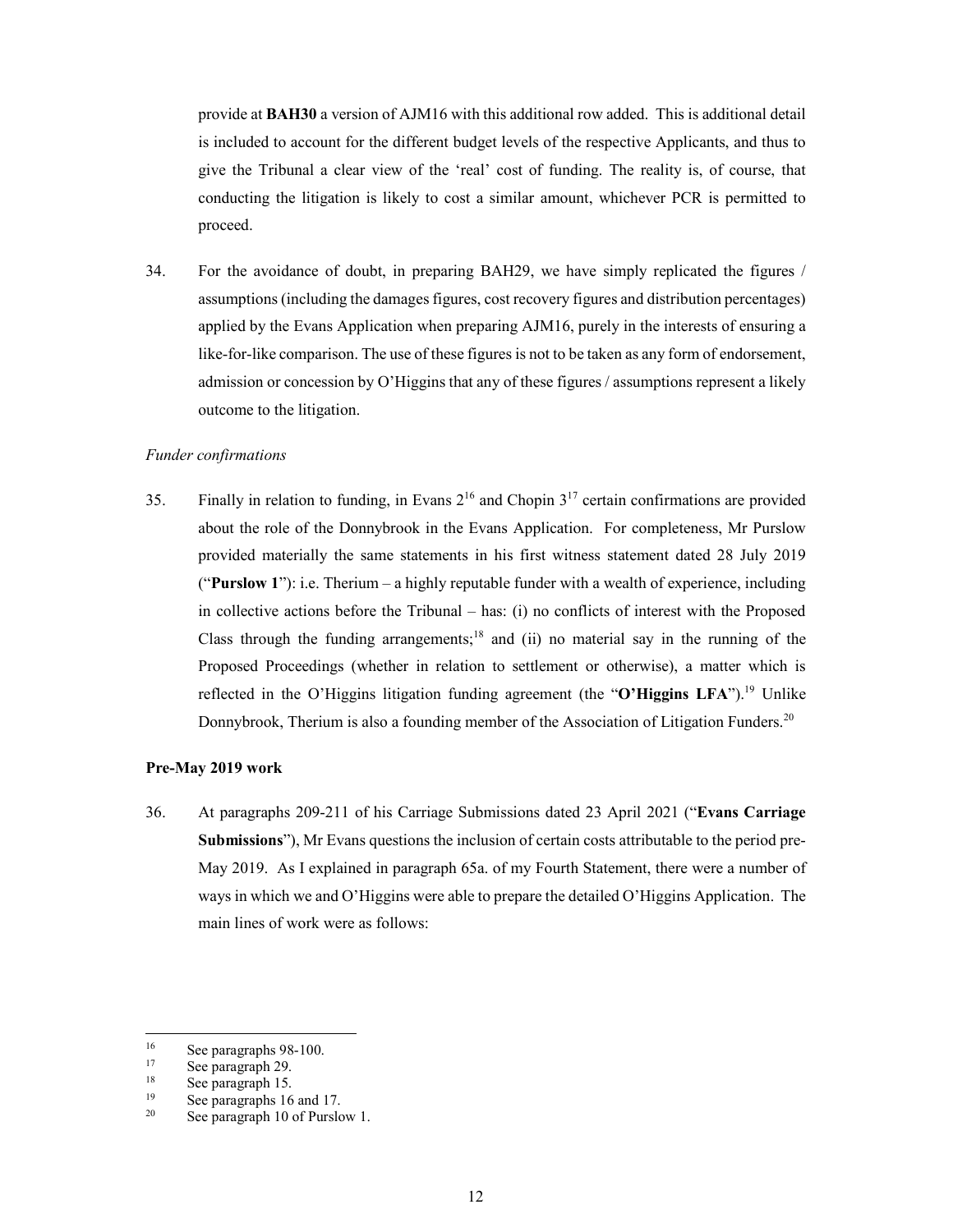- a. Familiarising the team of solicitors, counsel and experts with the FX market and the wrongdoing.
- b. Reviewing publicly available material about FX regulatory investigations and litigation in other jurisdictions, including reviewing the numerous chats cited by the regulatory decisions or in litigation, which provided us with a detailed background understanding of the anti-competitive conduct by the Proposed Defendants.
- c. Working with the experts on the case theory and damages methodology.
- 37. This work was a valuable investment on the part of the O'Higgins legal and expert teams that was then incorporated into the O'Higgins Application. When the European Commission ("**Commission**") published the press release on 16 May 2019, we were able to leverage off this preparatory work, which gave Mr O'Higgins and the team advising him sufficient confidence to bring the O'Higgins Application promptly, prior to obtaining copies of the Settlement Decisions. Our view, in discussions with Therium, was that this pre-May 2019 work was clearly relevant to the Proposed Proceedings and should therefore be reflected in the O'Higgins Original Budget (and subsequently in the Revised Budget).
- 38. Further, the pre-9 May 2019 period also includes work on contacts with members of the Proposed Class (including potential opt-in members) in relation, for example, to the background to the case, the proposed approach and the value of their individual claims. The final element assisted us and our expert team with finessing the damages methodology as it gave a greater understanding as to how potential members of the Proposed Class, for example, carried out FX trading, how they did it and how they stored their trading data. It is apparent from Mr Evans' 23 April 2021 filing that Hausfeld undertook similar work, which, Mr Maton explained in Maton 4 and valued at  $£739,941.25$ <sup>21</sup> Although some of the pre-9 May 2019 work we conducted was in the context of exploring potential individual claims by the entities with whom we had contact, a view was taken (by us and Therium) that it was prudent to include these activities in the Original Budget as they were highly likely to be leveraged in the "bookbuild" phase in the Proposed Proceedings. Indeed, I believe that Mr Evans' omission of this work arguably provides a false picture of the Evans Application and, in particular, the budget. This is because Mr Evans will be benefiting from the earlier work that meant his team did not begin from a 'standing start' without accounting for it in his budget, giving him the opportunity to argue that he is more 'efficient' by excluding actual, realised costs.

 $21$ See paragraph 15 of Maton 4.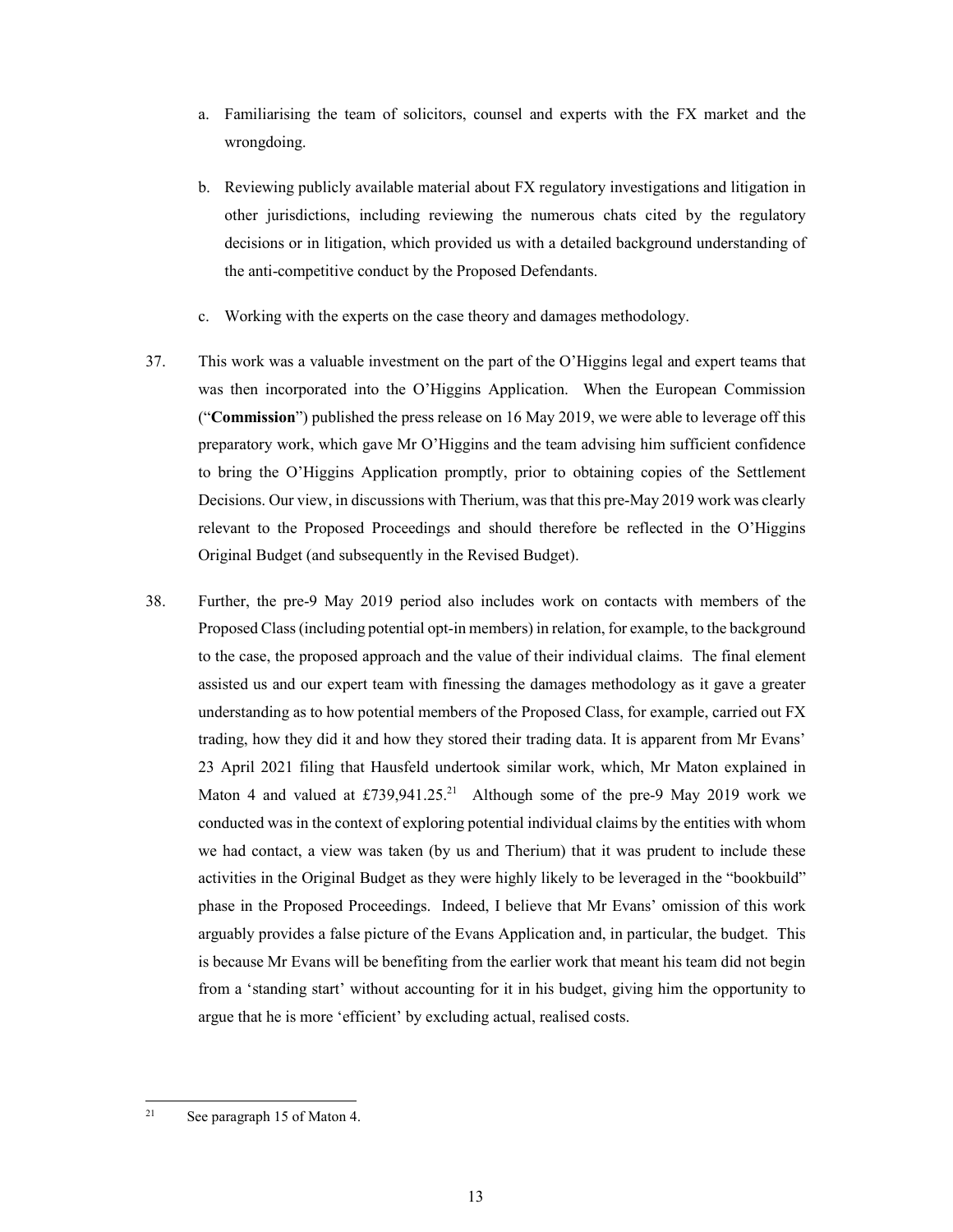39. For completeness, O'Higgins does not at this stage take a position as to whether or not it will seek to recover all the costs of the pre-9 May 2019 work from the Proposed Defendants if the O'Higgins Claim is ultimately successful. O'Higgins' rights are fully reserved in this regard. At this stage I simply note that neither the Original Budget nor Revised Budget were prepared in the context of costs recovery from another party, but simply to show the funding made available to O'Higgins.

## **Timing of the Applications and Amendments**

- 40. At paragraph 195b. of Mr Evans' submissions on carriage, it is asserted the "*the O'Higgins Application was filed prematurely, without sight of the Decisions. As a result, the O'Higgins PCR has been forced to amend and supplement its application on multiple occasions thereafter*  [sic] *This has resulted in a lower-quality application which has required significant amendment on multiple occasions after it was filed, including so that it properly followed-on from the exact terms of the Decisions*."
- 41. By way of response, I note that this is simply a mischaracterisation for the reasons I set out in my Fourth Statement,<sup>22</sup> which I do not repeat here. In short, there was nothing "*premature*" about the timing of the O'Higgins Application, nor was the original filing "*lower-quality*", nor have the subsequent amendments been "*significant*".
- 42. Further, at paragraph 47 of Evans 2, Mr Evans states "*I understand from Hausfeld that the O'Higgins PCR was required to make substantial amendments to its application once it obtained the Decisions to ensure they were within the scope of the Commission's findings*". This is incorrect. As I explain below, the Claim Form has been amended twice and only on one of those occasions did the changes relate to the Settlement Decisions.
- 43. O'Higgins amended its Claim Form for the first time on 28 January 2020. These amendments were permitted in accordance with paragraph 7 of the Order of the Tribunal dated 6 November 2019 which allowed for amendments "*as a consequence of sight of the redacted Commission Decisions*". Notably, however, before any amendments were filed, the Proposed Defendants provided O'Higgins with fully un-redacted, confidential versions of the Settlement Decisions (the timing of the receipt of these confidential Settlement Decisions is set out in paragraphs 64 to 69 of BAH 3). In a single round of amendments, O'Higgins was able to incorporate relevant information from the Settlement Decisions into its pleadings. These amendments were not "*substantial*" and simply supplemented the Claim Form without the need for the O'Higgins Application to depart materially from anything in its original pleading. Additionally,

 $22$ See paragraph 65a. of my Fourth Statement.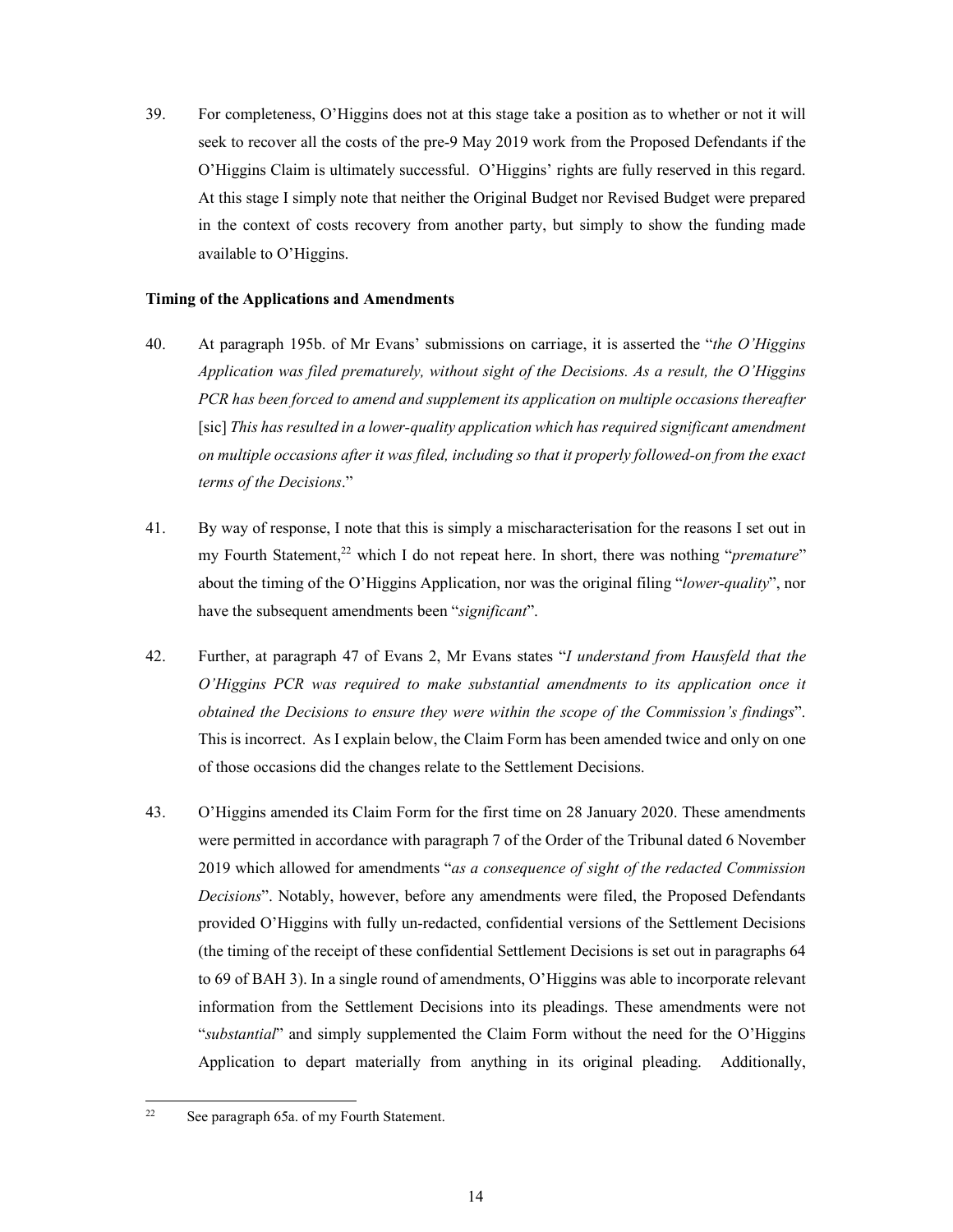O'Higgins used this opportunity to update its Claim Form to reflect certain developments that had taken place since the O'Higgins Application had been filed. These updates included providing information regarding the Advisory Committee Members, noting that a new counsel team member had been instructed, acknowledging that a copycat claim had been filed and reflecting a change in the name of our firm (from Scott+Scott Europe LLP to Scott+Scott UK LLP).

- 44. In contrast, I note that while Mr Evans had redacted, non-confidential versions of the Settlement Decisions at the time he filed his Application, Mr Evans then amended his claim form on 17 April 2020 to incorporate information from the confidential versions of the Settlement Decisions which he obtained once his litigation was on foot (i.e. nearly three months after O'Higgins had completed this process). In short, after one round of amendments both Applications incorporated the confidential Settlement Decisions. In my opinion, neither approach can be considered more meritorious nor more efficient than the other.
- 45. For completeness, I note that O'Higgins amended its Claim Form for a second time on 26 November 2020. These changes were very minor, however, and included adding Bernheim 1 to the list of documents lodged in support of the O'Higgins Application and making one update to reflect the increase in the amount of ATE cover obtained by O'Higgins. No substantive changes were made to the Claim Form at this time.

## **Transparency**

- 46. At paragraph 65 of Evans 3, Mr Evans states "*given the complexity and the novelty of the Proposed Collective Proceedings, I have sought to share with the Proposed Class Members as much information as possible in relation to my CPO application, including relevant claim documentation and details of my funding and insurance arrangements*". The same is true of O'Higgins and the apparent attempts in Mr Evans' submissions and evidence (and throughout the Proposed Proceedings) to assert otherwise is simply a mischaracterisation of the position of the parties for the following reasons:
	- a. **LFA:** According to Mr Evans, any member of his proposed classes has been able to requested a copy of the Evans Application litigation funding agreement (the "**Evans LFA**") since 16 September 2020. To be clear, however, the documents are not readily available on the Evans Application claim website. Following conversations with Therium, Mr O'Higgins instructed Scott+Scott to remove the O'Higgins Application litigation funding agreement (the "**O'Higgins LFA**") from the Joint Confidentiality Ring on 19 February 2021. The O'Higgins LFA is not available on the claim website for the reasons Mr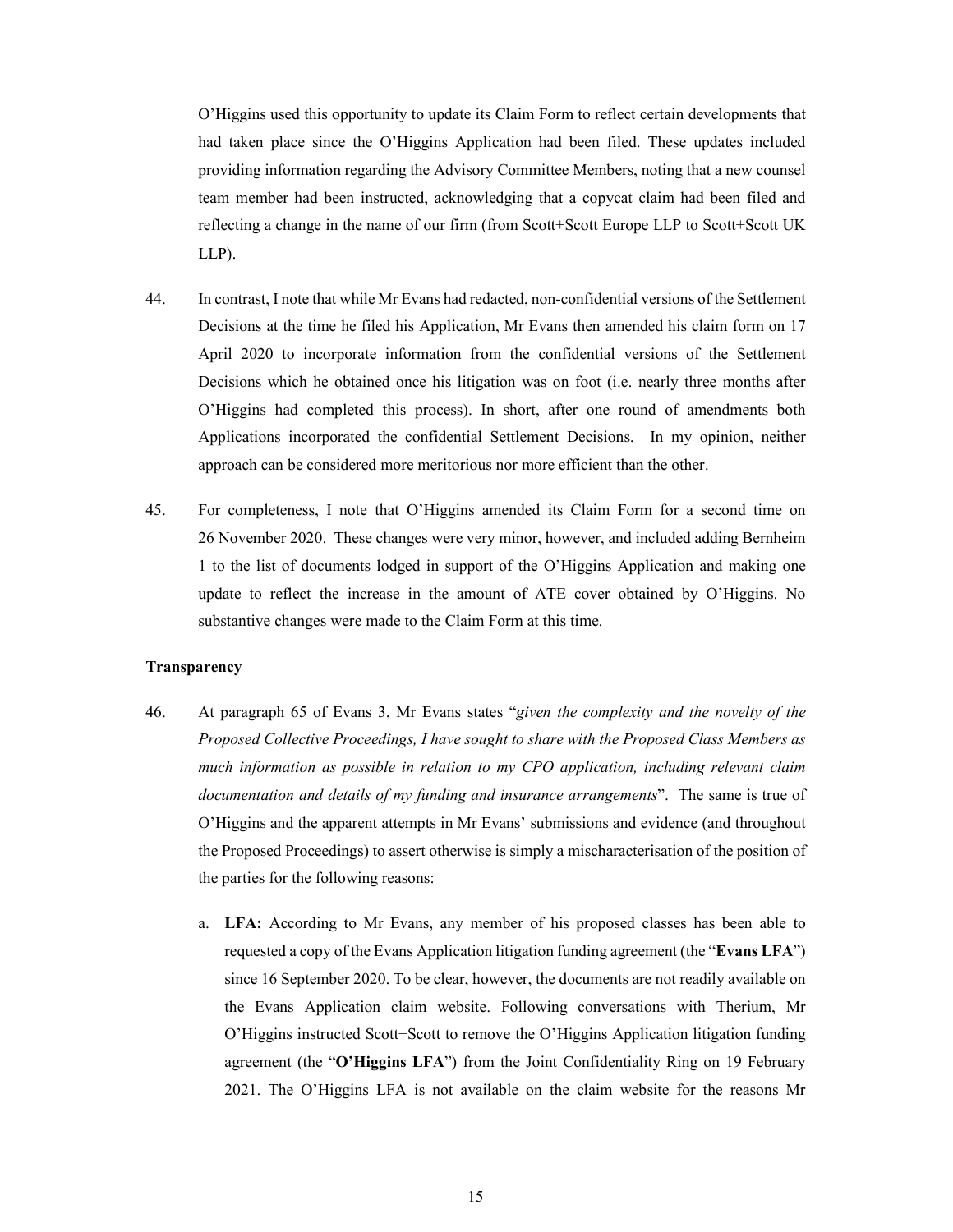O'Higgins sets out in O'Higgins  $3<sup>23</sup>$  although members of the Proposed Class are at liberty to request a copy, and a detailed summary of the funding and ATE arrangements has been available on the claim website since September  $2020^{24}$ . At the time of writing, therefore, both LFAs are available to the public and on the same terms: i.e. members of the class(es) must write to the email address provided on the respective claim websites to request a copy.

- b. **ATE policies:** a summary of the ATE arrangements for the O'Higgins Application is on the claim website. This summary contains the following wording: "*These arrangements consist of £33.5 million in ATE insurance cover, across five different layers of cover (from the "primary" to the "fourth excess" layer). All of the participating ATE insurers have an A- or better rating with major rating agencies. O'Higgins understands its ATE cover to be the highest ever procured by a claimant in UK collective proceedings and has been arranged at the cost of approximately £5 million in premiums, as budgeted for in Appendix 1 to the LFA*." In the case of the Evans Application (as with the Evans LFA), copies of Mr Evans' ATE policies are not "*in the public domain*"; rather an interested party must apply to obtain copies by emailing an enquiries address listed on the Evans Application claim website. In my view, Mr Evans' attempt to frame the difference in approach as an issue of transparency is misplaced for several important reasons:
	- i. The information provided in the detailed summary on the O'Higgins Application claim website contains all of the key information relating to the ATE cover, including: (i) level of cover; (ii) insurer rating; and (iii) approximate cost of the premiums payable (as reflected in the O'Higgins budget in the LFA, which – as explained above – is available on request).
	- ii. In the case of the O'Higgins Application, the Proposed Class has the benefit of £33.5 million in ATE cover; this represents over £10 million more than the protection offered by the arrangements made by Mr Evans. In circumstances where class members will not be exposed to any costs associated with the ATE insurance (i.e. because any premiums payable come from undistributed damages) due to the way the Tribunal's collective action regime is structured, I question both the necessity of, and any supposed benefit gained from, the precise wording of the ATE policies being available to them.
	- iii. For completeness, the Proposed Defendants have had access to the ATE policies obtained for the O'Higgins Application, have reviewed them and have raised no

 $2<sub>3</sub>$ <sup>23</sup> See paragraph 41 of O'Higgins 3.<br><sup>24</sup> See nonomaph 40d, of O'Higgins 2.

See paragraph 40d. of O'Higgins 3.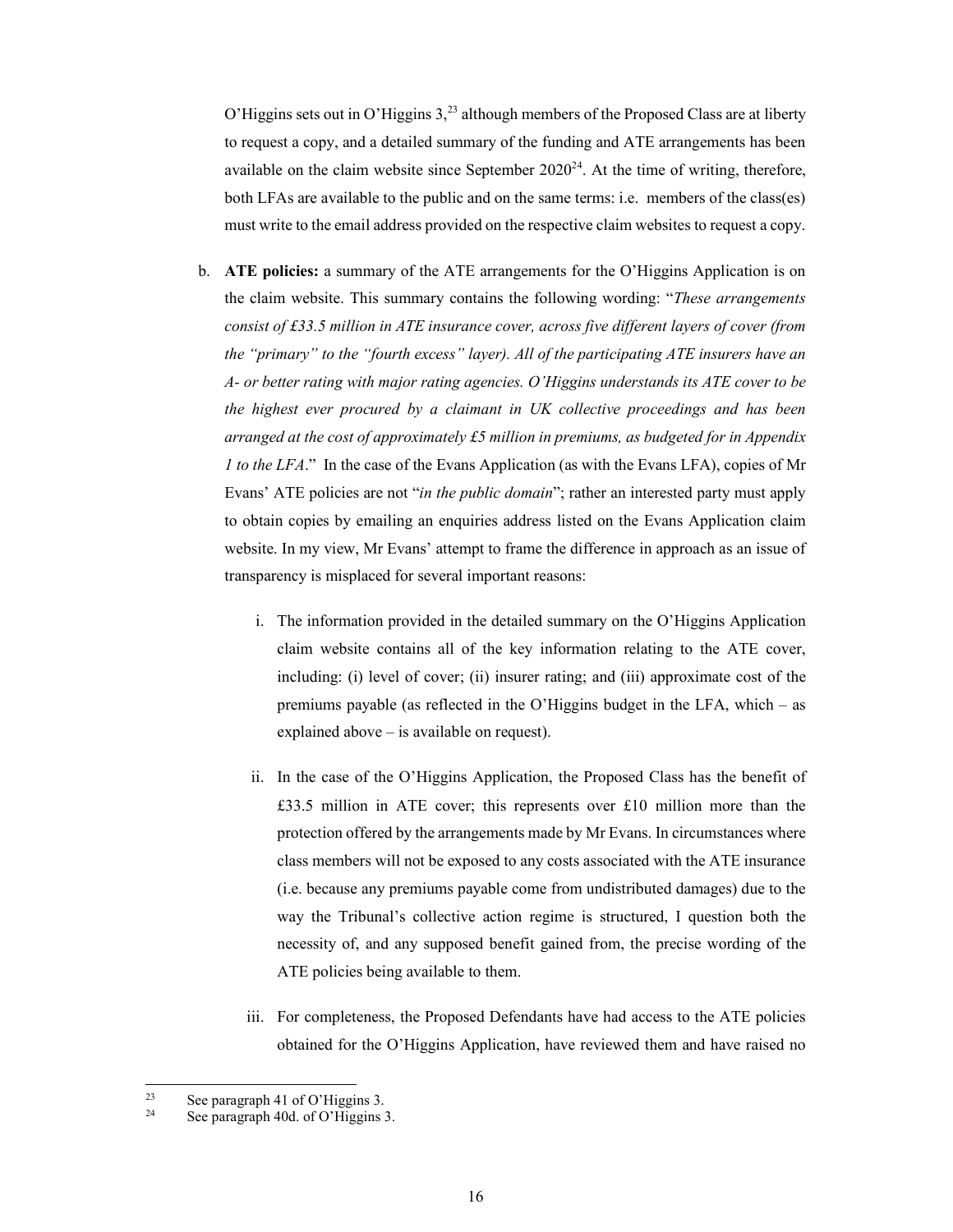objections. This position was confirmed to the Tribunal by Mr Nicholas Bacon QC at the hearing on 13 February 2019.25

## **Update on FX proceedings**

#### *US proceedings*

- 47. As indicated in my previous statements, we have been following the FX proceedings in the US (the "**US Proceedings**") closely, including liaising with our US colleagues on the terms I explained at paragraph 84 of my Fourth Statement.
- 48. While Mr Evans appears to downplay the potential relevance of matter in the US Proceedings (including document produced through discovery),  $26$  O'Higgins is committed to using this fruitful resource for the benefit of the Proposed Class. The Evans Carriage Submissions state that the US discovery "*may turn out to be irrelevant*" to these proceedings because the US proceedings related to "*US domiciled entities and non-US domiciled entities to the extent that their FX trading was transacted through the US, all of which fall outside the scope of the Proposed Proceedings*."27 However, this overlooks the facts that: (a) the Cartels were centred in London through communications between London-based FX traders; and (b) my US colleagues inform me that the disclosure they obtained in the US Proceedings included trading data from their defendant banks' London trading desks.
- 49. Indeed, our US colleagues have provided us with a copy of a filing made on 2 June 2021 in response to a motion for summary judgment brought by the defendant, Credit Suisse. As a part of that filing, our US colleagues submitted extracts of over 400 chats involving the banks implicated in the US Proceedings (for the avoidance of any doubt, we have only obtained materials that are publicly available pursuant to the directions of the US Court). Having reviewed those chat extracts, we have identified 299 examples of communications involving the Proposed Defendants, of which 73 involved only the Proposed Defendants in these Proceedings and at least 20 of which clearly took place in the Essex Express or Three Way Banana Split chatrooms (and with at least 9 in the Sterling Lads chat room, which we believe to be the subject of the remaining outstanding European Commission FX investigation). These extracts have further enhanced our understanding of the anticompetitive conduct, thus demonstrating the importance of our close alignment with our colleagues who are leading the US Proceedings.

 $25$ <sup>25</sup> See page 62, lines 1-6 of the transcript of that hearing.<br><sup>26</sup> See for example personal 111 of the Evens Cerrics

<sup>&</sup>lt;sup>26</sup> See, for example, paragraph 111 of the Evans Carriage Submissions.<br><sup>27</sup> Paragraph 111b. of the Evans Carriage Submissions.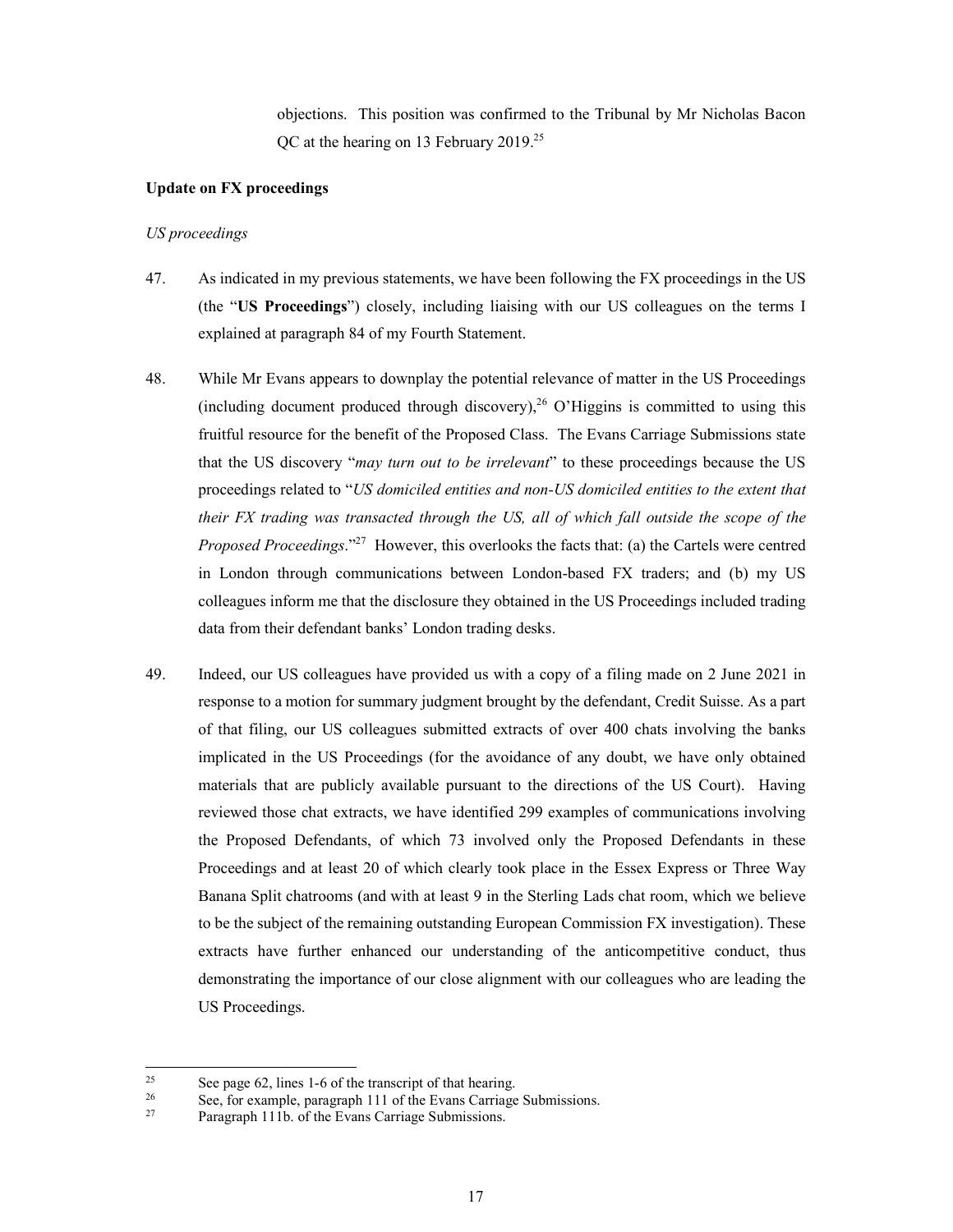50. The Evans Carriage Submissions also assert that Mr Evans' solicitors will be just as well-placed as SSU to seek disclosure through their US firm, Hausfeld LLP, who also act as co-lead counsel in in the US Proceedings.<sup>28</sup> As set out in My First Statement, Scott+Scott Attorneys at Law LLP originated the US Proceedings from the outset – subsequently inviting Hausfeld LLP to join it as co-lead counsel over a year after the US Proceedings were filed<sup>29</sup> – and had invested over double the number of hours in the US Proceedings as at the date on which final approval of the US settlements was sought.<sup>30</sup> I am informed by my US colleagues that they took the lead in the US Proceedings in terms of attorney hours, briefing, argument, discovery, and distribution of funds to the US class.

## *UK proceedings*

51. We have been following developments in the ECU Group PLC's individual actions against Goldman Sachs,<sup>31</sup> Deutsche Bank,<sup>32</sup> RBS/NatWest,<sup>33</sup> Barclays,<sup>34</sup> Citibank<sup>35</sup> and HSBC<sup>36</sup>in relation to misconduct in relation to FX stop loss orders. Although the majority of these actions are at a relatively early stage, we are aware that the liability hearing is to take place in the week commencing 14 June 2021 in the *ECU Group v HSBC* action. To the extent that any judgment in any of these proceedings are relevant to the Proposed Proceedings, we will take them into account.

-

<sup>&</sup>lt;sup>28</sup> Paragraph 111a. of the Evans Carriage Submissions.<br> **Paragraph 8a** to 8d of my First Statement

<sup>&</sup>lt;sup>29</sup> Paragraph 8a. to 8d. of my First Statement.<br><sup>30</sup> Paragraph 8e of my First Statement. Seet

<sup>30</sup> Paragraph 8o of my First Statement – Scott+Scott Attorneys at Law LLP had spent 74,625.2 hours on the US Proceedings to Hausfeld LLP's 34,949.50 hours.<br><sup>31</sup> FL-2020-000048 – *The ECU Group PLC v. Goldman Sachs International*.<br><sup>32</sup> FL-2020-000047 – *The ECU Group PLC v. Deutsche Bank AG* 

<sup>32</sup> FL-2020-000047 – *The ECU Group PLC v. Deutsche Bank AG*

 $^{33}$  FL-2020-000045 – *The ECU Group PLC v. NatWest Markets PLC*.<br> $^{34}$  FL-2020-000049 – *The ECU Group PLC v. Barclays Bank* 

<sup>34</sup> FL-2020-000049 *– The ECU Group PLC v. Barclays Bank.*

<sup>35</sup> FL-2020-000046 *– The ECU Group PLC v. Citibank N.A. and Ors.*

<sup>36</sup> CL-2017-000315 - *The ECU Group Plc v HSBC Bank Plc & Ors.*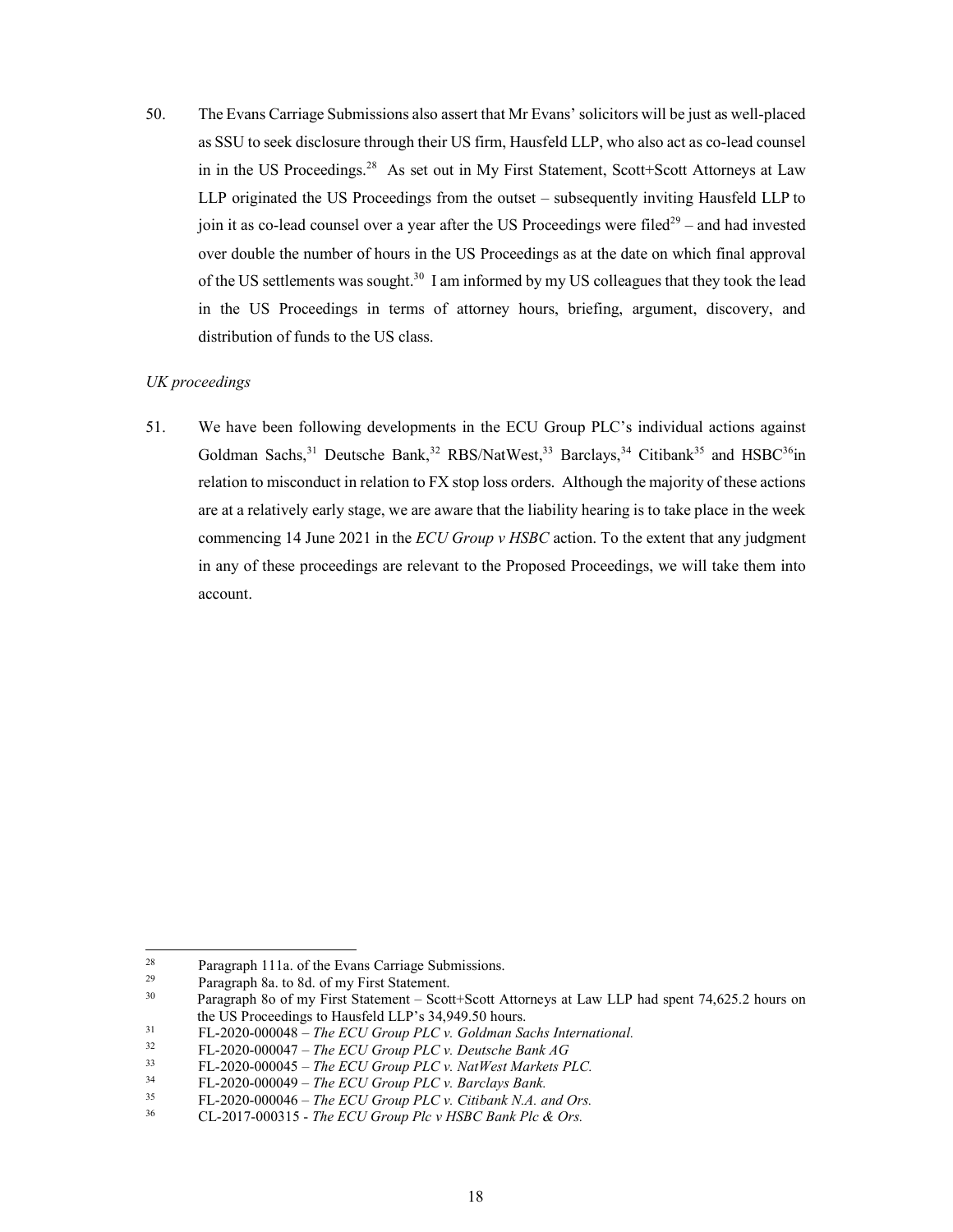# **STATEMENT OF TRUTH**

I believe the facts stated in this witness statement are true. I understand that proceedings for contempt of court may be brought against anyone who makes, or causes to be made, a false statement in a document verified by a statement of truth without an honest belief in its truth.

B Marlo ……………………………………

**BELINDA ANNE HOLLWAY** 

**Date: 11 June 2021**